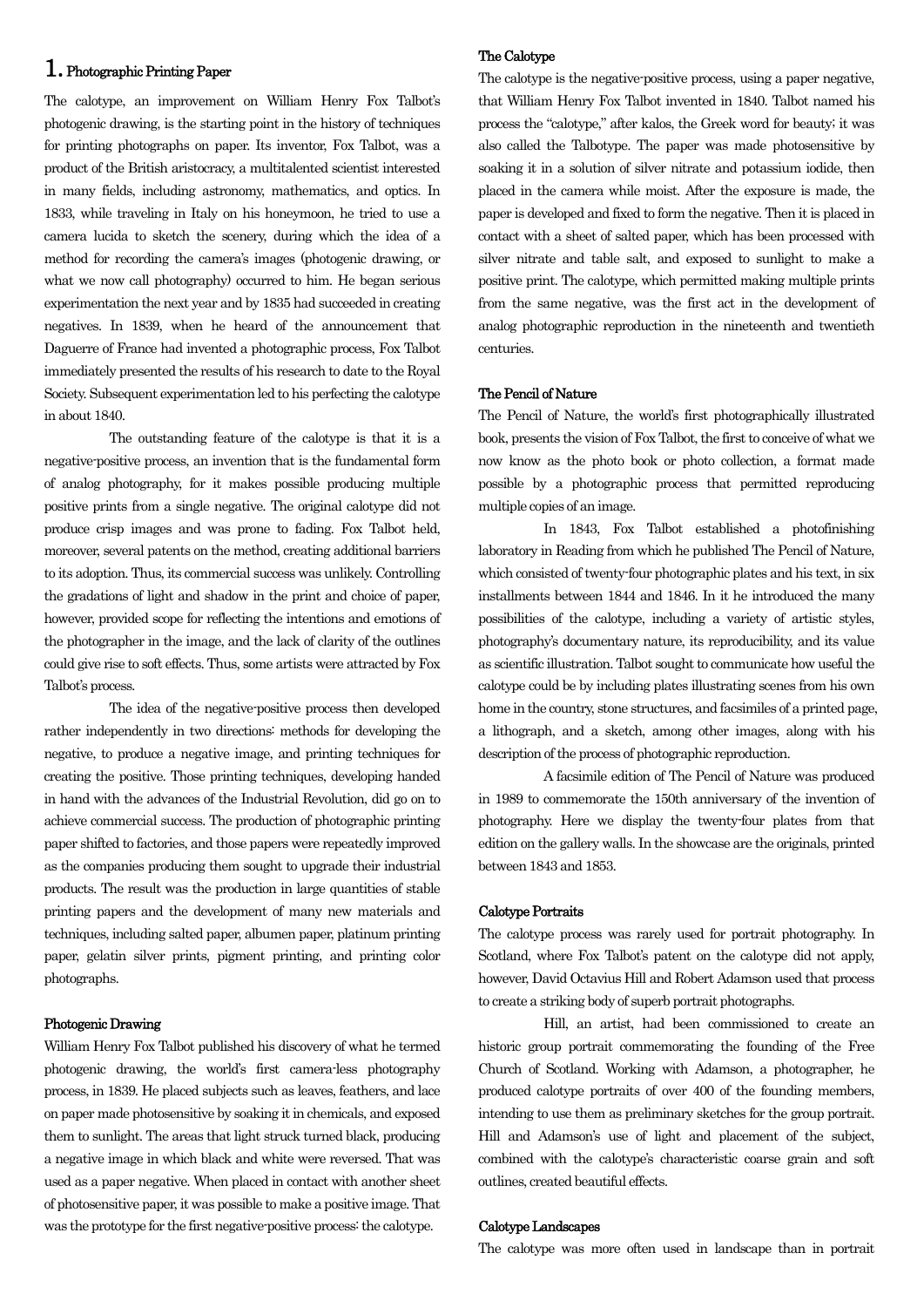photography. In contrast, the daguerreotype, another photographic process invented almost simultaneously with the calotype, was not suited for outdoor photography, and developing daguerreotypes was far from simple. The calotype was, however, convenient to use in the out of doors, and it also permitted making multiple prints of the same image, which increased its usefulness as a means for comprehending scenery.

 In France, the calotype became increasingly popular from the latter half of the 1840s through the 1850s, due in part to improvements in the process made by Louis Désiré Blanquart-Evrard. The calotype was employed in a national project to create a photographic record of the monuments of the French state. That project, the Missions héliographiques, was organized in 1851 by the Historical Monuments Commission of the Ministry of the Interior to create a record of France's architectural heritage. The participating photographers included Édouard Baldus, Hippolyte Bayard, Gustave Le Gray, and Henri Le Secq. They photographed crumbling churches, forts, bridges, and chalets.

#### Salt Print

Scott Talbot, taking his photogenic drawing a step further, invented the world's first process for making positive prints. The salted paper he invented was also used in printing calotypes. Soaking the paper in a bath of sodium chloride (table salt) and then coating it with a silver nitrate solution creates silver chloride, which is photosensitive. When the negative is paced in contact with the salted paper and exposed to sunlight, a positive image, sepia in color, appears. It was, in effect, a photogram that did not require developing. Salted paper was produced until about 1860, but was gradually replaced by albumenized paper, which could produce a clearer image.

# Egypte, Nubie, Palestine et Syrie

The world's first book of travel photographs, Egypte, Nubie, Palestine et Syrie was produced in 1851 from salted paper prints developed at the photographic printing plant Louis Désiré Blanquart-Evrard established in Lille, France. It is a pioneering example of connecting photography with print media. Maxime Du Camp travelled throughout the Middle East in 1849 to 1851, taking photographs, of which 125 are included in this book. The special interest that the people of Europe at that time expressed in the Middle East help create a market for books of photographs.

#### Progress in Photographic Printing

Combining the wet collodion process and albumen paper permitted capturing greater detail in photographic prints as well as greater image clarity. As photography evolved from the calotype to the processes the succeeded it, its potential expanded further.

 The wet collodion process began with the introduction of the use of glass plates to photography in 1851. By mixing a silver halide with collodion, a viscous solution of potassium iodide and potassium bromide in alcohol, and applying it to the glass substrate, it was possible to produce a light-sensitive negative. A host of outstanding photographers adopted the wet collodion process, printing from those negatives onto albumen paper: portrait

photographers Nadar and Julia Margaret Cameron, landscape photographers Felice Beato and Carleton E. Watkins, and combat photographers Roger Fenton and Timothy O'Sullivan, for example. The new technology also encouraged full-fledged mass production of photographic prints, and photography became popular in many forms, including photographs providing journalistic coverage of wars and the widespread adoption of the inexpensive carte de visite, a calling-card sized format used for prints of studio portrait photographs.

 At the time that these techniques were becoming popular, Japan was undergoing the upheavals of the closing days of the Tokugawa shogunate and the Meiji Restoration. Professional photographers such as Ueno Hikoma and Shimooka Renjo, pioneers in portrait photography, appeared, and the "Yokohama photograph," a popular type of souvenir for foreigners, was invented. Kusakabe Kimbei and other outstanding talents produced superb work in that format.

 The albumen print remained in use for a relatively long period of time. Eugène Atget, who had a huge influence on modern photography, used that process in printing his photographs of the streets of Paris in the late nineteenth and early twentieth century. But because the albumen print, like the calotype, suffered from a tendency for prints to yellow and fade, it was replaced form 1900 on by the gelatin silver print as the dominant form of black-and-white print.

## Albumen Print

Invented in 1850 by the French photographer Louis-Désiré Blanquart-Évrard, albumen paper was the type of paper used for printing photographs most commonly, and for the longest period of time, throughout the nineteenth century. The paper was prepared by coating it with egg white (albumen) mixed with salt, letting it dry, and then coating it with a solution of silver nitrate to make it photosensitive. When a negative was placed in contact with it and the paper exposed to sunlight, a sepia-colored image would develop. Albumen paper, the dominant photographic printing paper for over 40 years, could be mass produced, unlike materials used earlier. The factory Blanquart-Évrard opened in Lille was the world's first large-scale manufacturing facility for photographic printing paper.

#### Carte de Visite

The carte de visite, a photograph mounted on paper the size of a calling card, was a popular format in the second half of the nineteenth century. Multiple copies of a single (wet-plate) negative the size of the card were shot, from which sheets of cards were printed and then the cards cut out, one by one. In 1854, André-Adolphe-Eugène Disdéri secured a patent on the carte de visite. Photography studios opened in cities and towns all over, achieving commercial success as men and women, young and old, from the bourgeois and working classes, ordered their cartes de visite.

# Science and Photography

Photography was soon used as a tool of scientific research. In the age of the wet collodion process, attempts were made to use photography to create a scientific medical record of psychological responses and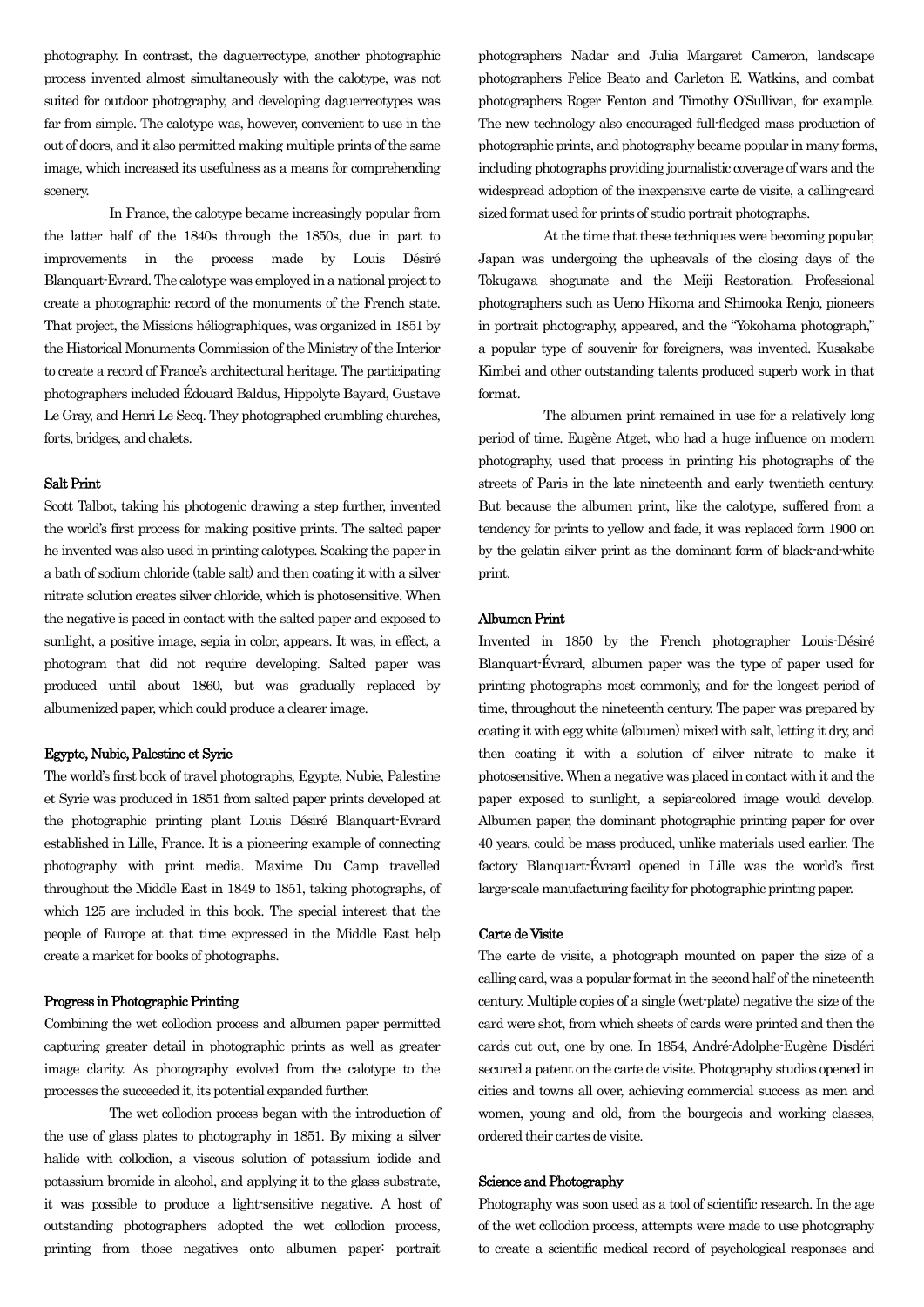psychotic states. One early adopter was Guillaume-Benjamin-Amand Duchenne de Boulogne, the French physician famed as the inventor of electrotherapy, who photographed the momentary expressions of the human face in his research into the physiology of emotion.

 In the late 1870s, advances were being made in developing gelatin as a new photosensitive material to replace collodion, and photography was poised to make new leaps forward. As highly sensitive gelatin dry plates began to be widely adopted, it became possible to do without the tripod and take photographs with a hand-held camera. Eadweard Muybridge and Etienne Jules Marey, among others, utilize the more sensitive plates to conduct experiments in using photography to capture the actions of both humans and animals. For the series of photographs of actions by Muybridge displayed here, he used the wet collodion process. He switched to the more sensitive gelatin dry plates for his later photographs analyzing motion.

#### Photographic Technique for Pictorialists

The art photography movement known as Pictorialism spread in the late nineteenth and early twentieth centuries to Europe, the United States, and Japan.

 One trigger for that movement was the rise of a class of amateur photographers who sought to create photographs as fine art, a movement spurred by the widespread adoption of the gelatin dry plate. Among them, Peter Henry Emerson advocated what he termed Naturalist Photography from about 1885. Emerson, an innovative photographer, asserted that the visual impression that the human eye received from nature could be expressed directly in a photographic print. His thinking had a great influence on the members of the Brotherhood of the Linked Ring, a British group of Pictorialists formed in 1892, and on Alfred Stieglitz, who was studying abroad in Germany. Upon his return to the United States, Stieglitz, through Camera Work, the journal of the Photo-Secession, an organization he formed to work for the establishment of photography as a fine art, brought the art photography movement to its peak.

 The sharpness of the perimeters of elements in photographs, which had been greatly improved since the days of the calotype, was, in the eyes of the Pictorialists, a disadvantage, in artistic terms. To erase those strengths of photography, they manipulated their prints, added color, and aimed to create work in a painterly style. Thus, the Pictorialists actively used pigment printing methods such as the carbon, gum bichromate, and bromoil print that facilitated manipulating their images.

# Platinum Print

William Willis of the UK invented the platinum printing process in 1873. Because the image in such prints is rendered in platinum, it is resistant to fading and discoloration and outstandingly stable over time. Such prints also have rich tonal gradations and clear detail; the delicate tones in the mid range are particularly beautiful. Platinum prints were frequently used until the 1920s, when the soaring price of platinum led photographers to abandon the process. Some contemporary photographers are, however, once again focusing on the

potential of the platinum print.

### The Carbon Print

Joseph W. Swan of the UK received a patent for the carbon print process in 1864. It was Alphonse Louis Poitevin of France who had discovered the basic principle, that gelatin or gum arabic, when mixed with potassium dichromate, becomes photosensitive. (The areas of the gelatin exposed to light will harden.) That discovery led to Swan's invention. A mixture of a pigment, usually carbon black, and the potassium bichromate-gelatin solution is applied thickly to paper, making it photosensitive. After the gelatin dries, the negative is placed in contact with the paper, which is exposed to sunlight and then developed in warm water to produce the print. In the 1860s, carbon prints were popular for their deep, rich tones and permanence, and the process was widely used in Europe. While commercial use all but ceased after the 1880s, the carbon print process continued to be employed by Pictorialist photographers and is still used by contemporary photographers who appreciate its expressive possibilities.

# The Gum-bichromate Print

The gum-bichromate print is a type of pigment print. It was invented in 1855 by Alphonse Poitevin, who discovered that when a colloid such as gelatin, albumen, gluten, or gum arabic was combined with potassium bichromate, it becomes photosensitive. A photograph printing process based on that principle was introduced at an exhibition of the Photo-Club de Paris in 1894 and became widely known. The primary process utilized for printing art photographs until the 1930s, the gum-bichromate process was used by Constant Puyo, Robert Demachy, Edward Steichen, Heinrich Kühn, and other Pictorialist photogrpahers. The beautiful shading that the pigment produced and the rich tones that superimposing negatives in printing could achieve are among its distinctive characteristics.

### The Bromoil Print

The bromoil printing process was a favorite of Pictorialist photographers in the first half of the twentieth century. Its principle was discovered in 1907 by J. E. Wall of the UK; C. Welborne Piper perfected the process the following year. A gelatin silver print, enlarged from the negative, was chemically bleached so that the gelatin in the areas that had been more exposed to light hardened and the other parts became absorbent to water. When oil-based ink or oil pigments are brushed on, the shadows will take up the ink, while the highlights will reject them, so that the print of the photograph will appear.

## Photomechanical Printing Processes

Heliography, which Joseph-Nicéphore Niépce conceived of in 1822, represented the dawn of both photography and photomechanical printing.

 After the invention of the daguerreotype, researchers experimented successfully with a method of using etching or other methods to create grooves in the image on the silver plate of the daguerreotype, apply ink, and transfer the image to paper or other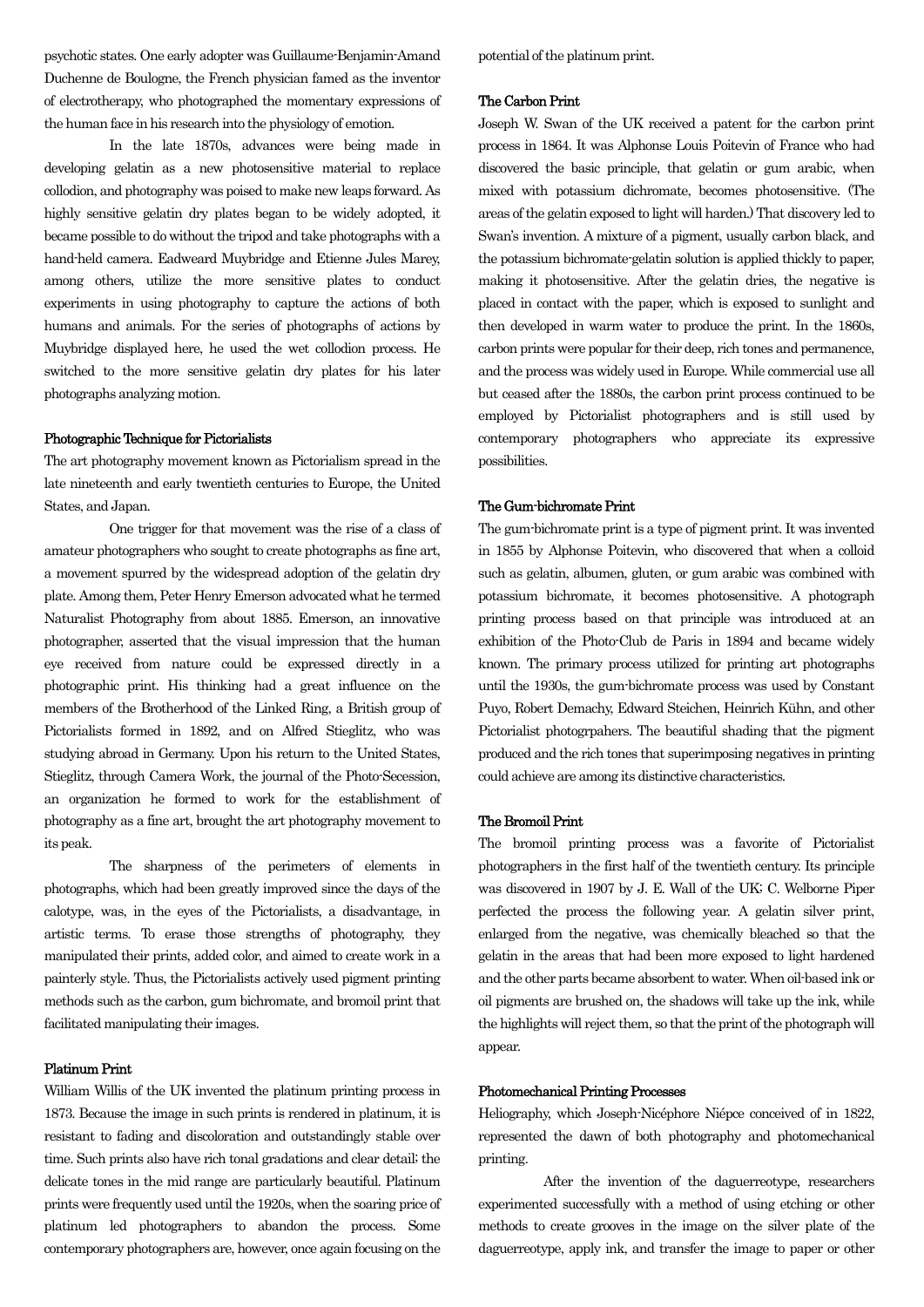materials. That method was not developed further, since William Henry Fox Talbot's invention of the paper negative, in the same period, made reproducing photographs possible. The paper negative had, however, two major disadvantages: lack of image clarity and a long processing time. Fox Talbot, seeing photomechanical printing as a possible solution, conceived of the principles behind photogravure and half-tone printing.

 Photomechanical printing methods developed in the nineteenth century include the collotype, the woodburytype, photogravure, and half-tone printing. From the latter half of the century on, their use, on an increasingly large scale, continued to expand, both to deliver images as documentary records and to serve commercial objectives, i.e., meeting the demand for advertising. Some photographers also used those printing processes for the distinctive beauty that they could produce. Among them, the technique known as "dust-grain gravure," which used fine resin dust grains, was characterized by soft, delicate tones, and was adopted by Peter Henry Emerson and other Pictorialist photographers as well as used in printing Camera Work, the journal of Alfred Stieglitz's Photo-Secession. The high artistic quality of such work clearly distinguishes it from the high-volume printing used to turn out masses of reproductions.

## The Woodburytype

Walter Woodbury of the UK applied in 1864 for a patent on this photomechanical process, which was used in printing photographs. A lead mold (a letterpress plate) was formed from a relief of an image formed of hardened bichromate gelatin emulsion. The mold was filled with an ink made of a pigment (carbon black) and gelatin. The Woodburytype process was widely used in Europe and America. Goupil & Co. licensed it in France, using the Woodburytype in publishing Galerie Contemporaine, a weekly review. The portraits of famous people and literary figures in that magazine were printed using the Woodburytype process.

## Photogravure

Karl Klic of Austria developed the photogravure process in 1879 by improving on the intaglio printing process that Fox Talbot had announced in 1852. A photomechanical process, it permits reproduction of photographs in large numbers. A copper plate is coated with powdered pine resin and then bichromated gelatin. A transparent positive image is placed in contact with it and the plate is exposed. The plate is then inked and the image transferred to paper. Because manipulating the copper plate can control the resulting photograph, Pictorialist photographers such as Emerson, Coburn, and Stieglitz used the photogravure process extensively.

## Electricité

Man Ray created this work in 1931 as part of a project commissioned by Compagnie Parisienne de Distribution d'Electricité, a French electric power company. In the portfolio of his work that he prepared for senior officials and customers, Man Ray's photograms (Rayograms) were crisply and beautiful reproduced by means of photogravure.

#### The Age of the Gelatin Silver Print

The first three decades of the twentieth century were fertile years in Europe for the birth of new movements in the arts. In response to Surrealism, the Bauhaus, and the Neue Sachlichkeit (New Objectivity), for example, photographers also created new styles. It was not by imitating painting but by pursuing the beauty unique to photography that it would achieve full citizenship in the world of fine art.

 From 1900 on, the gelatin silver print became the dominant type of black-and-white print, its strengths the rich gradations of grays, blacks, and whites it could produce and the clarity of the image. Surrealists such as Man Ray and Bauhaus artists such as László Moholy-Nagy created a variety of approaches to art photography that exploited the characteristics of that photographic printing paper: the Photogram and other versions of camera-less photography, solarization, and the negative photograph, for example. The New Objectivity, whose goal was direct visual perception via the lens, created a new world of beauty by discovering subjects in every aspect of the world--things, human beings, plants, animals, still lifes, landscapes, factories, machines--through the mechanical gaze. The outstanding photographers of that group included Albert Renger-Patzsch and August Sander, who tried systematically to photograph representatives of all types of Germans, of every occupation and social class.

 The depiction of the subject in the New Objectivity had much in common with the Straight Photography that Alfred Stieglitz came to conceive as a form of art photography. By positioning the photograph as a medium of individual expression, refining the point of view in the straight and precise way essential to the lens, America launched its own distinctive form of photographic art. Its leaders included Stieglitz, Paul Strand, Charles Sheeler, and Edward Weston and Ansel Adams, who led f.64, a society of purist photographers based on the West coast. Their new vision was the essential form that later inspired developments in documentary photography, photojournalism, and the advertising and fashion fields. In all their work, the dominant type of black-and-white photograph was the gelatin silver print.

#### Photogram

In a photogram, the subject is placed directly on photograph printing paper, and its image is captured without use of a camera. The technique had been used since the nineteenth century, but it was in the 1920s that László Moholy-Nagy and Man Ray "rediscovered" it as a modern means of expression. Man Ray called his photograms "Rayograms." The photogram is one of the expressive techniques that epitomize New Vision Photography.

## Solarization

Solarization is a technique based on the Sabattier effect, in which a negative or positive is re-exposed to light when partly developed, producing a partial reversal of light and dark in the image. Man Ray, using it as a creative technique in art photography, gave it the name

"solarization." The resulting image has a distinct rim or band around its perimeter and displays a mingling of negative and positive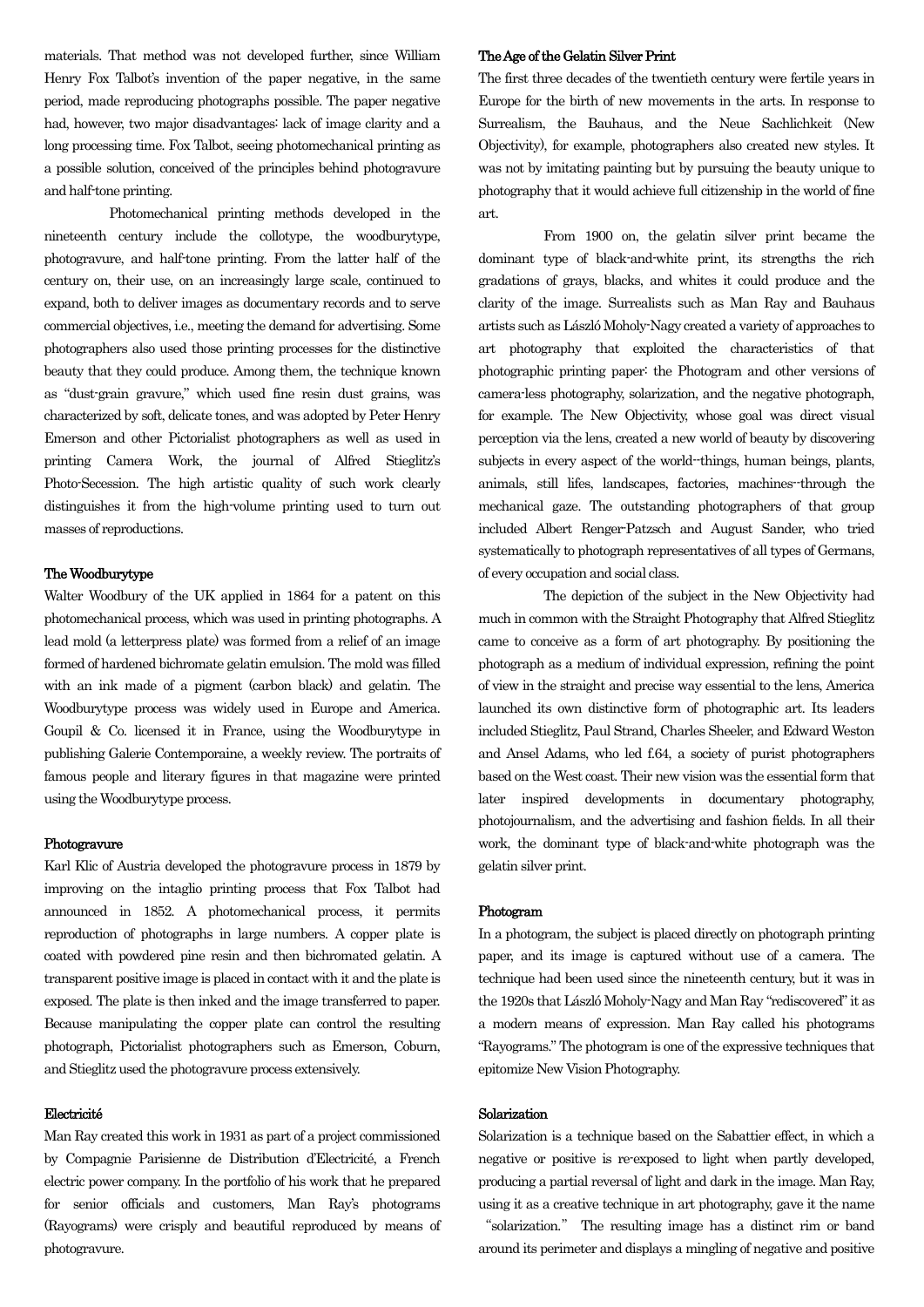images.

## Negative Photograph

As the name implies, the image is printed in the negative, so that light and dark are reversed in the entire image. New Vision photographers actively used it to achieve special visual effects.

# The Gelatin Silver Print

This process was discovered by Peter Mawdsley of the UK in 1873. Gelatin silver prints are stable and resistant to discoloration, and the process of developing them is not complicated. Thus they gradually replaced albumen prints to become the dominant black-and-white photographic process from 1900 on. The material for the prints, baryta paper or resin-treated paper coated with a gelatin emulsion containing photosensitive silver salts, which is then allowed to dry, can be mass produced in factories for use long after their manufacture.

# 2. Prints on Metal and Glass

The daguerreotype was the first photographic process invented. Unlike the calotype, however, the daguerreotype did not support making multiple positive images from a single negative. For some years after its invention, the daguerreotype overwhelmingly outstripped the calotype in popularity, partly because it rendered images in superb detail and partly because the French government actively promoted the process. The response was so strong that it became known as "daguerreotype mania."

 The use of the daguerreotype developed most notably in the field of commercial portrait photography, with the appearance of commercial photography studios for that purpose. Matthew Brady, for example, opened a portrait studio in New York to great commercial success, creating system for large-scale production in which he applied a division of labor to the daguerreotype processes.

 Daguerreotypes were difficult to create out of doors, where the facilities for developing them would not be available, and thus they were used far less for landscape than for portrait photography.

 The daguerreotype was an extremely demanding, and expensive, process. Thus, when the ambrotype and tintype emerged as alternatives to it, they swiftly gained popularity. If the daguerreotype was the medium of choice for the affluent segment of society, ambrotypes and tintypes were popular among the masses. While inferior to the daguerreotype in image quality, the tintype had the advantage that, unlike the ambrotype, it did not use a glass base. Since tintypes were both strong and light in weight, it was possible, for example, to mail a tintype to a loved one.

## The Daguerreotype

The daguerreotype, introduced by Louis-Jacques-Mandé Daguerre in 1839, was the world's first practical photographic process. A highly polished silver-coated sheet of copper is fumed with iodine to make it photosensitive, exposed for a long period, and developed by mercury vapor. The daguerreotype process produces extremely sharp, clear images, but each daguerreotype is a unique image, not susceptible of reproduction, since there is no negative from which to produce additional prints. Nonetheless, from its introduction until the mid 1850s, the daguerreotype attracted more interest than the calotype, which Fox Talbot had invented.

#### The Ambrotype

The ambrotype is a positive image created using the wet-plate collodion process that Frederick Scott Archer of the UK invented in 1851. First, a glass plate negative is coated with a photosensitive material, exposed while that material was still wet, and then developed and fixed. Next, black paper, cloth, or paint is applied to the back of the negative so that, when viewed in reflected light, the negative appears to be a positive image. After James Ambrose Cutting of the United States took out patents on the process, which he named the "ambrotype," in 1854, it came into widespread use. Particularly in the United States, ambrotypes became highly popular as inexpensive substitutes for daguerreotypes. The process was mainly used as a medium for portrait photography.

#### The Tintype

A simplification of the ambrotype, the tintype does not use a collodion-on-glass negative. Instead, a darkened sheet of metal is coated with photosensitized collodion emulsion and exposed in a camera to produce a positive image. First introduced by Adolphe-Alexandre Martin of France in 1853, the tintype was easier to produce and less expensive than the daguerreotype and thus became popular in the United States among immigrants and the working class. Used mainly in portrait photography, tintypes were light in weight and relatively sturdy; thus, during the American Civil War, many soldiers sent tintype portraits of themselves from the front to their families.

# 3. Development of Color Photographic Processes

As black-and-white photograph evolved, the pursuit of color began. From the dawn of photography, efforts were made to reproduce color by hand tinting daguerreotypes and by using carbon prints, gum-bichromate prints, and other pigment printing processes. In the 1840s, John Herschel and other researchers conducted repeated experiments on fixing the colors of the visible spectrum of light by means of the photosensitivity of silver halide, but achieved little success. The researchers thought of all the colors of the natural world as consisting of combinations of three primary colors: red, blue, and green. The spectrum of colors could be reproduced by changing the proportions of the primary colors or reducing them through the use of colored filters.

 In 1861, the Scottish physicist James Clerk Maxwell created a color photograph by projecting three lantern slide positive images of a tartan ribbon, an additive process. At about the same time, in France, Louis Arthur Ducos du Hauron was conducting similar experiments and announced Heliochromy, a subtractive process for printing color photographs. Their approaches failed, however, to have sufficient photosensitivity throughout the visible spectrum and did not result in truly practical color photography.